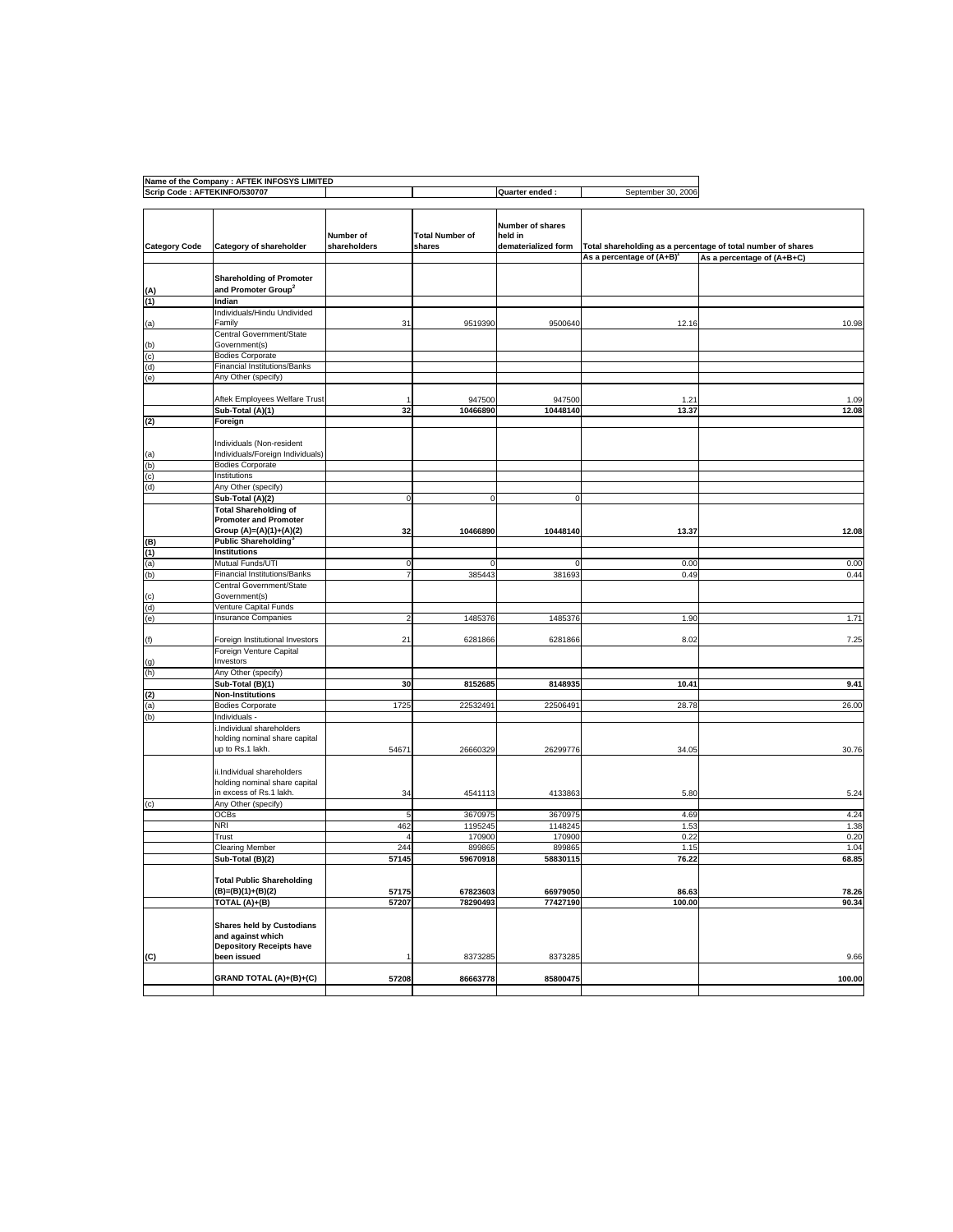(I)(b) **Statement showing Shareholding of persons belonging to the category "Promoter and Promoter Group"**

|                                   |                         | Shares as a percentage of total number of       |
|-----------------------------------|-------------------------|-------------------------------------------------|
|                                   |                         | shares {i.e., Grand Total (A)+(B)+(C) indicated |
| Sr.No. Name of the shareholder    | <b>Number of shares</b> | in Statement at para (I)(a) above}              |
| 1 KUNJANA BROOTA                  | 129082                  | 0.15                                            |
| 2 POURNIMA NITIN SHUKLA           | 19957                   | 0.02                                            |
| <b>3 MAHESH CHANDER BROOTA</b>    | 166649                  | 0.19                                            |
| 4 POONAM BROOTA                   | 23137                   | 0.03                                            |
| <b>5 NEELAM MAHESH BROOTA</b>     | 29369                   | 0.03                                            |
| 6 SUVIRA BHANDARI                 | 14037                   | 0.02                                            |
| <b>7 POONAM MUKUL DALAL</b>       | 37650                   | 0.04                                            |
| <b>8 MUKUL DALAL</b>              | 304965                  | 0.35                                            |
| 9 HUMNABADKAR ASHUTOSH VINAYAK    | 1333750                 | 1.54                                            |
| 10 VARSHA MALEKAR                 | 5250                    | 0.01                                            |
| <b>11 GAUTAM BROOTA</b>           | 16000                   | 0.02                                            |
| 12 RAKESH CHANDER BROOTA          | 24187                   | 0.03                                            |
| <b>13 PRABHA MOHAN DHURU</b>      | 20375                   | 0.02                                            |
| 14 MEERA RANJIT DHURU             | 19875                   | 0.02                                            |
| <b>15 CHARUHAS VASANT KHOPKAR</b> | 619875                  | 0.72                                            |
| <b>16 RANJIT MOHAN DHURU</b>      | 1371585                 | 1.58                                            |
| 17 RAVINDRANATH UMAKANT MALEKAR   | 1383750                 | 1.60                                            |
| <b>18 SAVE SANDIP CHINTAMANI</b>  | 1475625                 | 1.70                                            |
| <b>19 NITIN KASHINATH SHUKLA</b>  | 1344000                 | 1.55                                            |
| 20 SAVE SNEHA                     | 13687                   | 0.02                                            |
| 21 SUJATA ASHUTOSH HUMNABADKAR    | 375                     | 0.00                                            |
| 22 DESAI SUNITA SUNIL             | 5575                    | 0.01                                            |
| 23 MAHESH BHIKAJI VAIDYA          | 206122                  | 0.24                                            |
| 24 VINAYAK APPARAO HUMNABADKAR    | 43125                   | 0.05                                            |
| 25 VIJAY F.C BHANDARI             | 8962                    | 0.01                                            |
| 26 DESAI SUNIL MADHUKAR           | 201801                  | 0.23                                            |
| 27 PROMOD BROOTA                  | 604125                  | 0.70                                            |
| 28 S S P RAO                      | 25000                   | 0.03                                            |
| 29 SHRIKANT PRABHAKAR INAMDAR     | 25000                   | 0.03                                            |
| 30 VASUDEO JAMNABIHAR MASUREKAR   | 25000                   | 0.03                                            |
| 31 MAHESH BHIKUBHAI NAIK          | 21500                   | 0.02                                            |
| 32 AFTEK EMPLOYEES' WELFARE TRUST | 947500                  | 1.09                                            |
|                                   |                         |                                                 |
| <b>Total</b>                      | 10466890                | 12.08                                           |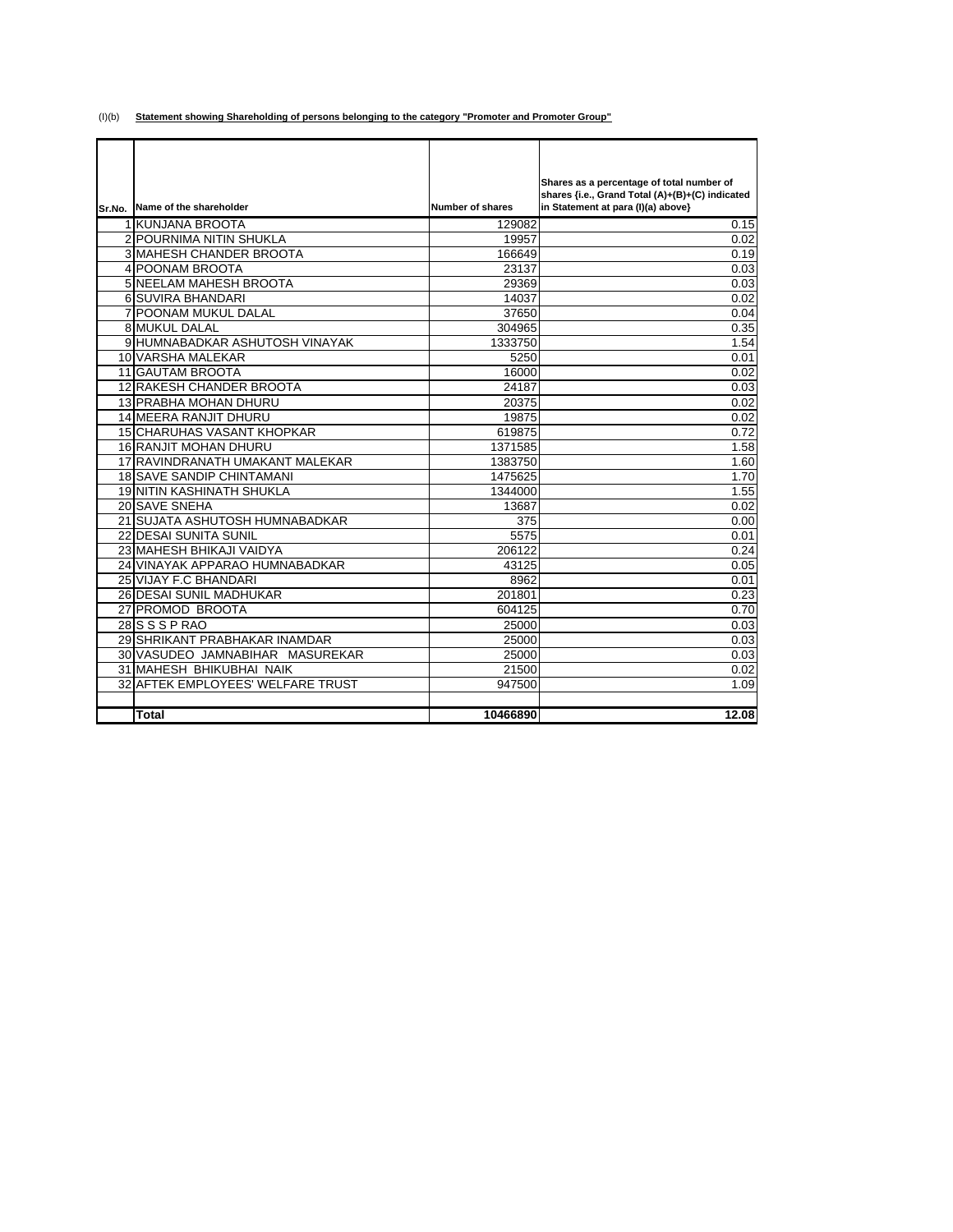(I)(c) **Statement showing Shareholding of persons belonging to the category "Public" and holding more than 1% of the total number of shares**

| Sr.No.Name of the shareholder               | Number of shares | Shares as a percentage of total number of<br>shares {i.e., Grand Total (A)+(B)+(C) indicated<br>in Statement at para (I)(a) above} |
|---------------------------------------------|------------------|------------------------------------------------------------------------------------------------------------------------------------|
|                                             |                  |                                                                                                                                    |
| 1 GENERAL INSURANCE CORPORATION OF INDIA    | 900000           | 1.03850                                                                                                                            |
| 2 MEENAKSHI TEA COMPANY LIMITED             | 1700000          | 1.96160                                                                                                                            |
| 3 SEA PEOPLES INVESTMENTS LTD               | 1205400          | 1.39089                                                                                                                            |
| 4 RAKHI TRADING PVT LTD                     | 950000           | 1.09619                                                                                                                            |
| 5 MERRILL LYNCH CAPITAL MARKETS             | 2218844          | 2.56029                                                                                                                            |
| 6 GOLDMAN SACHS INVESTMENTS (MAU            | 1410531          | 1.62759                                                                                                                            |
| <b>7 GOVERNMENT OF SINGAPORE INVESTMENT</b> | 2000000          | 2.30777                                                                                                                            |
| 8 UBS SECURITIES ASIA LIMITED. A            | 1145000          | 1.32120                                                                                                                            |
| <b>TOTAL</b>                                | 11529775         | 13.30                                                                                                                              |

(I)(d) **Statement showing details of locked-in shares**

| Sr.No. Name of the shareholder | <b>Number of shares</b> | Locked-in shares as a percentage of total<br>number of shares {i.e., Grand Total (A)+(B)+(C)<br>indicated in Statement at para (I)(a) above} |
|--------------------------------|-------------------------|----------------------------------------------------------------------------------------------------------------------------------------------|
|                                |                         |                                                                                                                                              |
|                                |                         |                                                                                                                                              |
| <b>TOTAL</b>                   |                         |                                                                                                                                              |